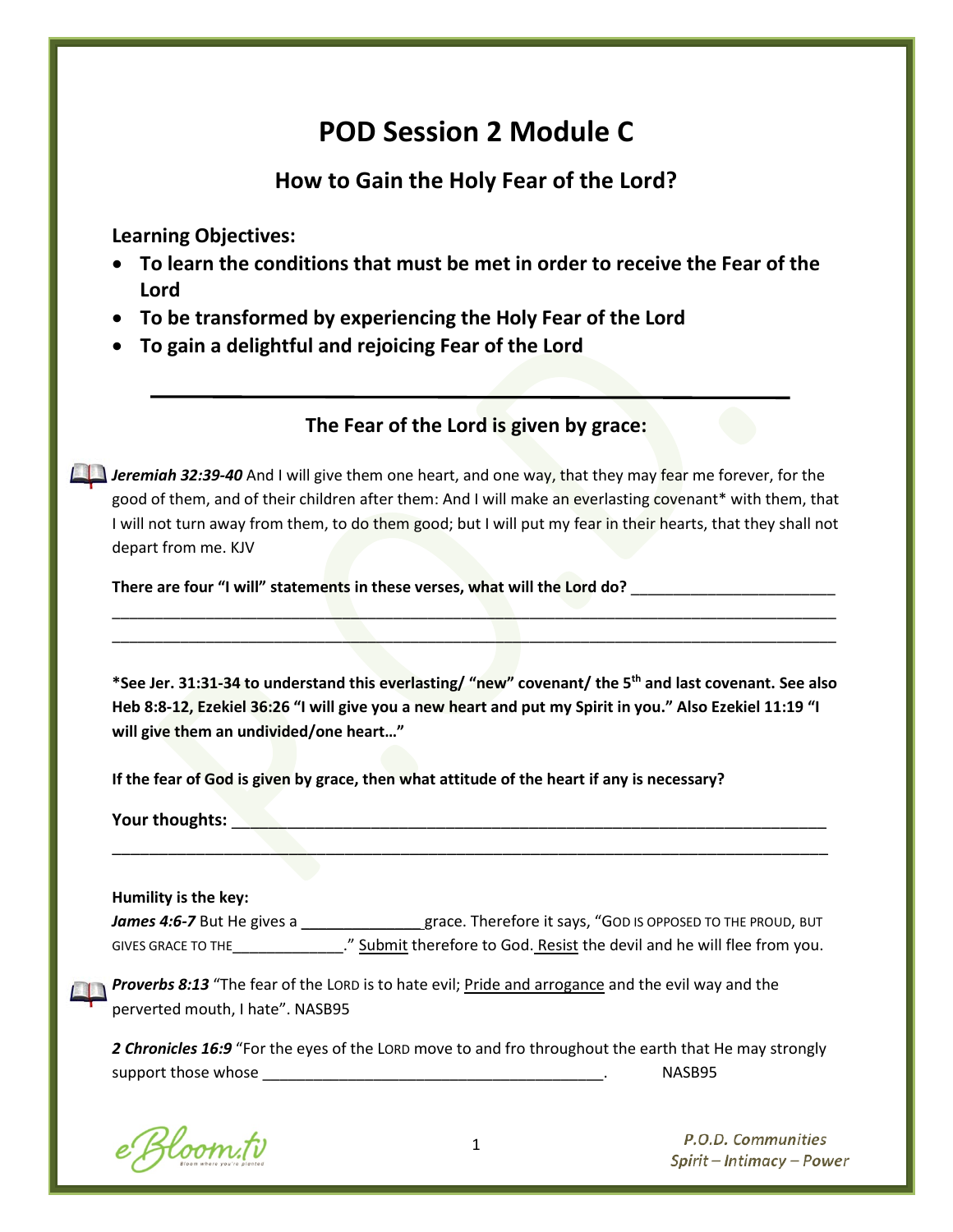#### **To fear God is a command! And thus a choice:**

**1 Peter 1:16-17** because it is written, "You shall **the absolute that the status**, FOR I am HOLY." If you address as Father the One who impartially judges according to each one's work, conduct yourselves in fear during the time of your stay *on earth;* NASB95 **\* middle voice, imperative (command)**

See also Revelation 14:7, Matthew 10:28, Luke 12:5



**Consider this; we must be humble in order to receive the gift of the fear of the Lord. We cannot manufacture humility on our own accord. Obtaining the fear of the Lord is conditional; it requires our submission or choice to receive His grace. This is a great example of how operating in the "middle voice" produces the desired result i.e. the will of God and the will of man in union working together.**

#### **Discuss:** \_\_\_\_\_\_\_\_\_\_\_\_\_\_\_\_\_\_\_\_\_\_\_\_\_\_\_\_\_\_\_\_\_\_\_\_\_\_\_\_\_\_\_\_\_\_\_\_\_\_\_\_\_\_\_\_\_\_\_\_

**"I want to impress upon you that you must choose the fear of the Lord in your life. If you do not, there will come a time when you pray and God will not answer: when you seek Him, but you will not find Him".** Derek Prince

**Choosing the fear of the Lord is about being willing to receive God for who He is, the great and awesome God that inspires fear. Make no mistake and think that the fear of the Lord has its source in us. The source of the fear of the Lord is God Himself** *(who lives only inside those who are born again, twu)* **we do not create it or initiate it or in any way produce it. Rather, it re-creates in us a prepared heart to meet the Lord.** Charles Hammerstein Chapter 5

**Listen to the music clip** ["We choose the fear of the Lord"](http://www.youtube.com/watch?v=KZ35aiGAchc) by Maranatha singers

### **The Fear of the Lord must be taught:**

#### **Who are the teachers in these following verses?**

*Psalm 34:11* Come, you children, listen to me; I will teach you the fear of the LORD. NASB95

*Deuteronomy 31:12* Assemble the people, the men and the women and children and the alien who is in your town, so that they may hear and learn and fear the LORD your God, and be careful to observe all the words of this law. NASB95 (See also Deuteronomy 4:10, Dt. 17:18-19)

*2 Kings 17:28* So one of the priests whom they had carried away into exile from Samaria came and lived at Bethel, and taught them how they should fear the LORD. NASB95

e Bloom.tv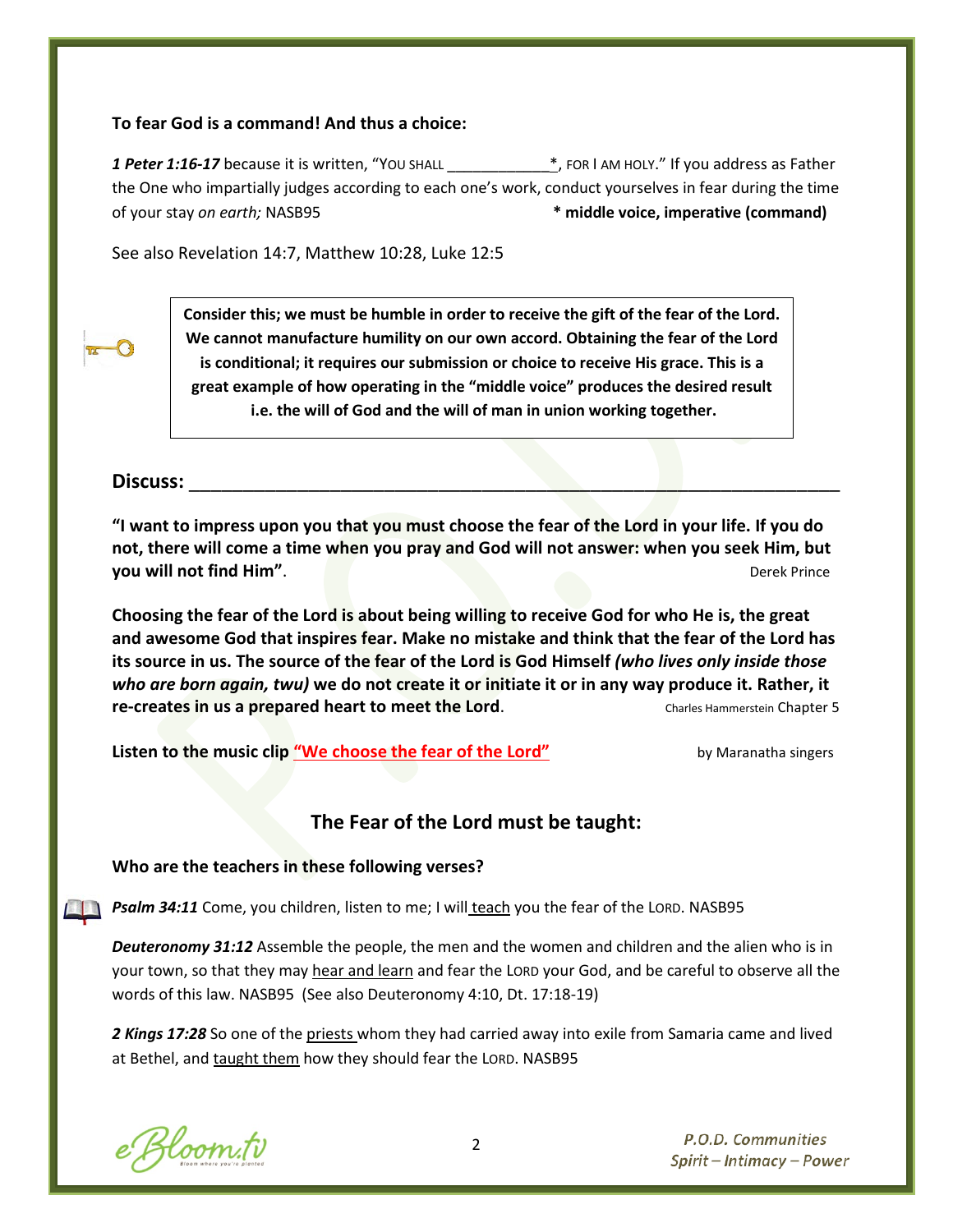*Psalm 86:11* Teach me Your way, O LORD; I will walk in Your truth; unite my heart to fear Your name. 

What does David mean by "unite my heart"?

Note: to be discussed in detail in SIS 3 (grace) and SIS 4 (mind renewal)

\_\_\_\_\_\_\_\_\_\_\_\_\_\_\_\_\_\_\_\_\_\_\_\_\_\_\_\_\_\_\_\_\_\_\_\_\_\_\_\_\_\_\_\_\_\_\_\_\_\_\_\_\_\_\_\_\_\_\_\_\_\_\_\_\_\_\_\_\_\_\_\_\_\_\_\_\_

\_\_\_\_\_\_\_\_\_\_\_\_\_\_\_\_\_\_\_\_\_\_\_\_\_\_\_\_\_\_\_\_\_\_\_\_\_\_\_\_\_\_\_\_\_\_\_\_\_\_\_\_\_\_\_\_\_\_\_\_\_\_\_\_\_\_\_\_\_\_\_\_\_\_\_\_\_\_ \_\_\_\_\_\_\_\_\_\_\_\_\_\_\_\_\_\_\_\_\_\_\_\_\_\_\_\_\_\_\_\_\_\_\_\_\_\_\_\_\_\_\_\_\_\_\_\_\_\_\_\_\_\_\_\_\_\_\_\_\_\_\_\_\_\_\_\_\_\_\_\_\_\_\_\_\_\_

**The Lord utilizes many ways to teach us. List a few**:\_\_\_\_\_\_\_\_\_\_\_\_\_\_\_\_\_\_\_\_\_\_\_\_\_\_\_\_\_\_\_\_\_\_

**Note: all prompted by the Holy Spirit.**

# **So, what can you do to cultivate the fear of the Lord?**

#### **Proverbs 2:1-5 (Look for the IF/ THEN in the passage)**

*Proverbs 2:1-5* My son, if you will receive my words and treasure my commandments within you, make your ear attentive to wisdom, incline your heart to understanding; for if you cry for discernment, lift your voice for understanding; If you seek her as silver and search for her as for hidden treasures; then you will discern the fear of the LORD and discover the knowledge of God. NASB95

**The IFs:**

- **\_\_\_\_\_\_\_\_\_\_\_\_\_\_\_\_ my words as very valuable (treasure)**
- **\_\_\_\_\_\_\_\_\_\_\_\_\_\_\_\_ my commandments within you**
- **Be teachable: (How?)**
	- o **Listen to \_\_\_\_\_\_\_\_\_\_\_**
	- **b Incline your heart for**
- **Example 20 Cry out impassionate prayer for discernment and understanding**
- **\_\_\_\_\_\_\_\_\_\_\_\_\_\_\_\_\_\_\_\_\_\_\_\_\_\_ as for a treasure**

*Matthew 7:7-8* "Ask, and it will be given to you; seek, and you will find; knock, and it will be opened to you. "For everyone who asks receives, and he who seeks finds, and to him who knocks it will be opened." NASB95

**THEN:** you will know the fear of the Lord and know\* God \* H1847 Daath (intimately)



**You cannot separate the knowledge of God from the fear of the Lord. You do not have more knowledge of the Lord in your life than you have fear of the Lord** – **a fear only the Holy Spirit can teach. Department Constructs** Derek Prince

Bloom.tv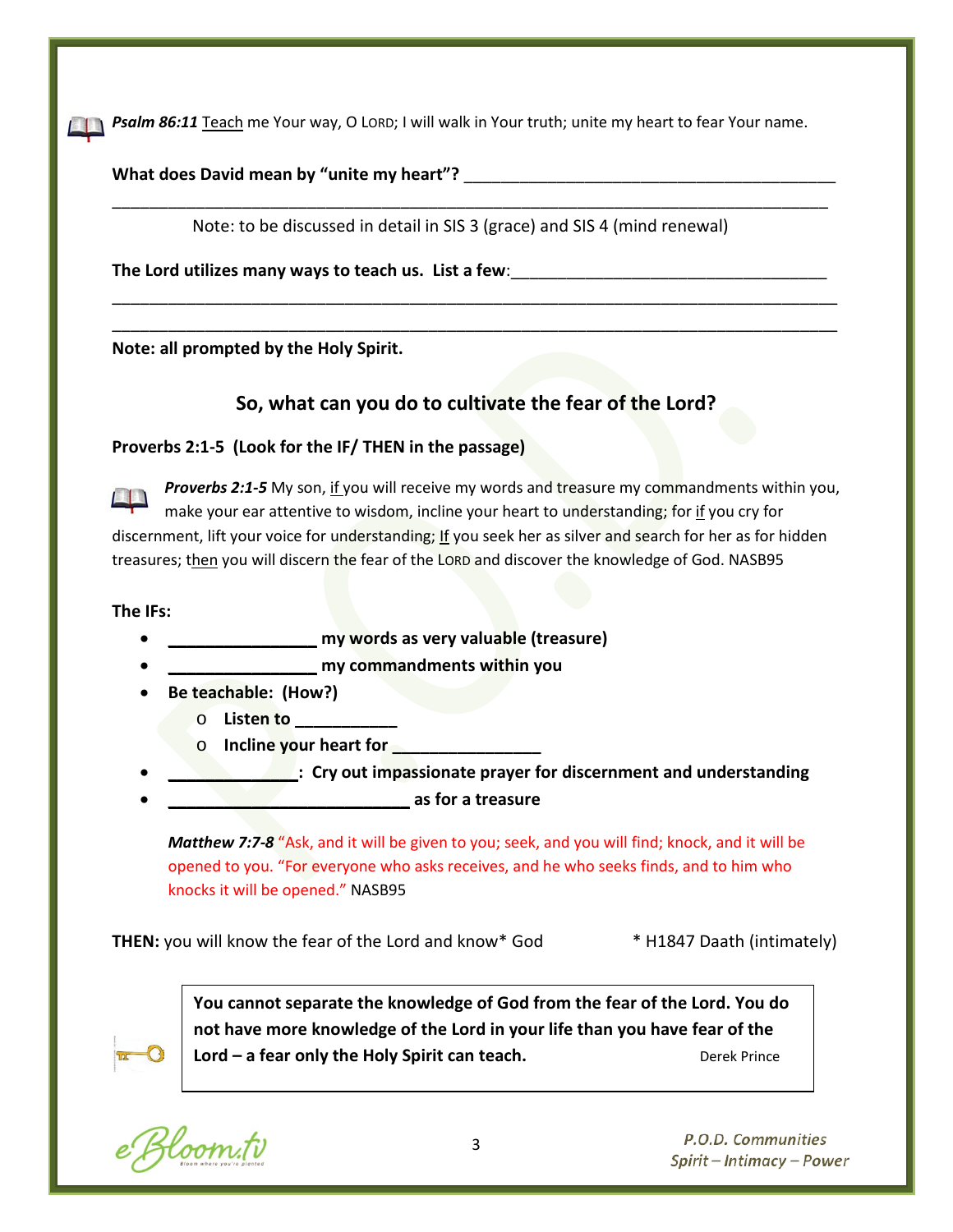**Discuss:** \_\_\_\_\_\_\_\_\_\_\_\_\_\_\_\_\_\_\_\_\_\_\_\_\_\_\_\_\_\_\_\_\_\_\_\_\_\_\_\_\_\_\_\_\_\_\_\_\_\_\_\_\_\_\_\_\_\_\_\_\_\_\_\_\_\_\_\_\_\_\_

#### **Psalm 34: 12-13 describes the type of person who receives the fear of the Lord**



*Psalm 34:11-14* Come, you children, listen to me; I will teach you the fear of the LORD. Who is the man who desires life and loves length of days that he may see good? Keep your tongue from evil and your lips from speaking deceit. Depart from evil and do good; seek peace and pursue it. NASB95

\_\_\_\_\_\_\_\_\_\_\_\_\_\_\_\_\_\_\_\_\_\_\_\_\_\_\_\_\_\_\_\_\_\_\_\_\_\_\_\_\_\_\_\_\_\_\_\_\_\_\_\_\_\_\_\_\_\_\_\_\_\_\_\_\_\_\_\_\_\_\_\_\_\_\_\_\_\_ \_\_\_\_\_\_\_\_\_\_\_\_\_\_\_\_\_\_\_\_\_\_\_\_\_\_\_\_\_\_\_\_\_\_\_\_\_\_\_\_\_\_\_\_\_\_\_\_\_\_\_\_\_\_\_\_\_\_\_\_\_\_\_\_\_\_\_\_\_\_\_\_\_\_\_\_\_\_

- **Keep your tongue from evil (complaining, no gossip, no negatives, no cutting down others, no manipulation, no sarcasm, no selfish boasting)**
- **Do not lie.**
- **Depart from evil and do good (no lust, jealousy, competition, criticalness, gossip or complaining. We need God's help to see evil)**
- **Seek peace, pursue it (not just to desire it, "blessed are the peacemakers", receive and offer forgiveness).**

**Therefore in review we must:**

- **Listen carefully to what God is saying**
- **Accept His counsel (Prov 1:28-30)**
- **Open our heart to be teachable (humble yourself)**
- **Pray**
- **Seek and search for it as you would for hidden treasure (Mt 13:44, Isaiah 33:6)**
- **Depart from evil (Proverbs 8:13)**
	- o **Be open for correction, rebuke or reproof**
	- o **Confess**
	- o **Repent**
- **We must choose it (Prov 1:28-29)**
- **We must be taught by the Holy Spirit (Ps 34 ;11-12)**
- **Do not trust in your own wisdom (Prov 3:7)**



**Commit to pray once a day for the next seven days that God would reveal areas in your heart and life that are wandering after the things of the world (symptoms of a divided heart). As He does so, repent and humbly ask for the grace to unite your heart once again with God's** 

**purposes for your life. Keep a journal to record the changes in your life that result from choosing to humble yourself and allowing the Holy Spirit to work within you**.

e Bloom.tv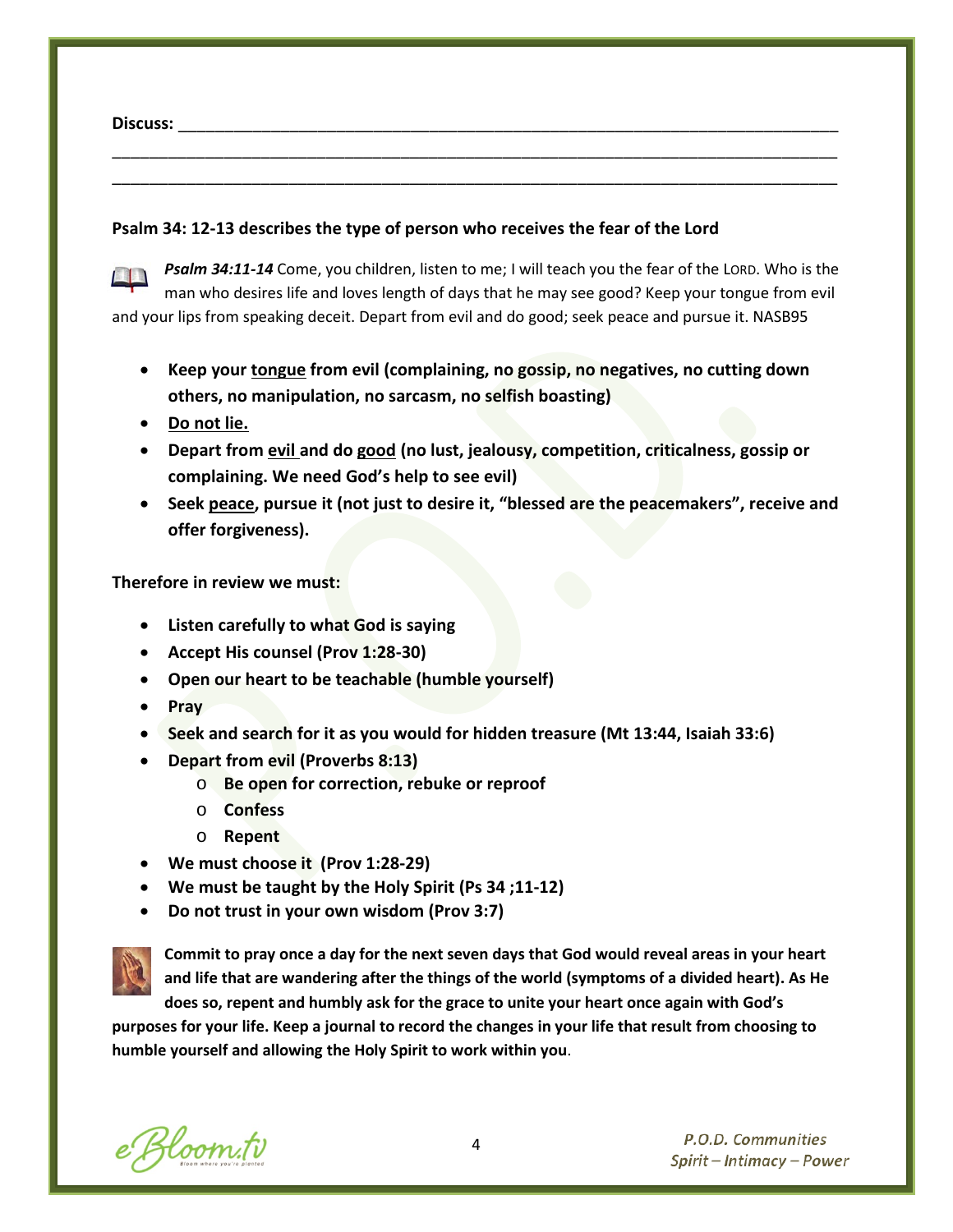#### **Mountain top experiences***:*

#### **Mount Sinai (Horeb):**

*Hebrews 12:21* And so terrible was the sight, *that* Moses said, "I exceedingly fear\* and quake" KJV  $*$  (G1630 = Ekphobos = stricken with fear or terror, exceedingly, frightened, terrified)

#### **Mount of transfiguration:**

**Luke 9:34** While he was saying this, a cloud formed and began to overshadow them; and they were afraid\* as they entered the cloud. NASB95 \*\*\* Phobeo G5399

**As you read your Bible see and remember this: Every man who met God face to face quaked and trembled and was exceedingly fearful (literally meaning = frightened out of one's wits). See Moses, Daniel, Peter, James, John and Paul.**

#### **VIEW : MOSES AT THE BURNING BUSH CLIP**

John 14:12 "Truly, truly, I say to you, he who believes in Me, the works that I do, he will do also; and greater works than these he will do; because I go to the Father. NASB95 *2 Corinthians 5.11* Knowing the fear of the Lord we persuade men.

*Matthew 28:19 "*Go therefore and make disciples of all nations……. and I will be with you until the end of the age (always)."

**HAVE YOUR OWN MOUNTAIN TOP EXPERIENCE; READ, REFLECT, RESPOND and REMEMBER HEBREWS 12:18-29:** 

# **We fear Him because of who He is: See handout chart titled "Holy Fear of the Lord"**

\_\_\_\_\_\_\_\_\_\_\_\_\_\_\_\_\_\_\_\_\_\_\_\_\_\_\_\_\_\_\_\_\_\_\_\_\_\_\_\_\_\_\_\_\_\_\_\_\_\_\_\_\_\_\_\_\_\_\_\_\_\_\_\_\_\_\_\_\_\_\_\_\_\_\_\_\_\_ \_\_\_\_\_\_\_\_\_\_\_\_\_\_\_\_\_\_\_\_\_\_\_\_\_\_\_\_\_\_\_\_\_\_\_\_\_\_\_\_\_\_\_\_\_\_\_\_\_\_\_\_\_\_\_\_\_\_\_\_\_\_\_\_\_\_\_\_\_\_\_\_\_\_\_\_\_\_ \_\_\_\_\_\_\_\_\_\_\_\_\_\_\_\_\_\_\_\_\_\_\_\_\_\_\_\_\_\_\_\_\_\_\_\_\_\_\_\_\_\_\_\_\_\_\_\_\_\_\_\_\_\_\_\_\_\_\_\_\_\_\_\_\_\_\_\_\_\_\_\_\_\_\_\_\_\_ \_\_\_\_\_\_\_\_\_\_\_\_\_\_\_\_\_\_\_\_\_\_\_\_\_\_\_\_\_\_\_\_\_\_\_\_\_\_\_\_\_\_\_\_\_\_\_\_\_\_\_\_\_\_\_\_\_\_\_\_\_\_\_\_\_\_\_\_\_\_\_\_\_\_\_\_\_

Discuss God's attributes:

**It is His holiness that makes us afraid. God first must restore a healthy appreciation of his supreme holiness, this can only be done through the fear of God, He cannot become intimate with us until this is restored.** Hammerstein pg 107

e Bloom.tv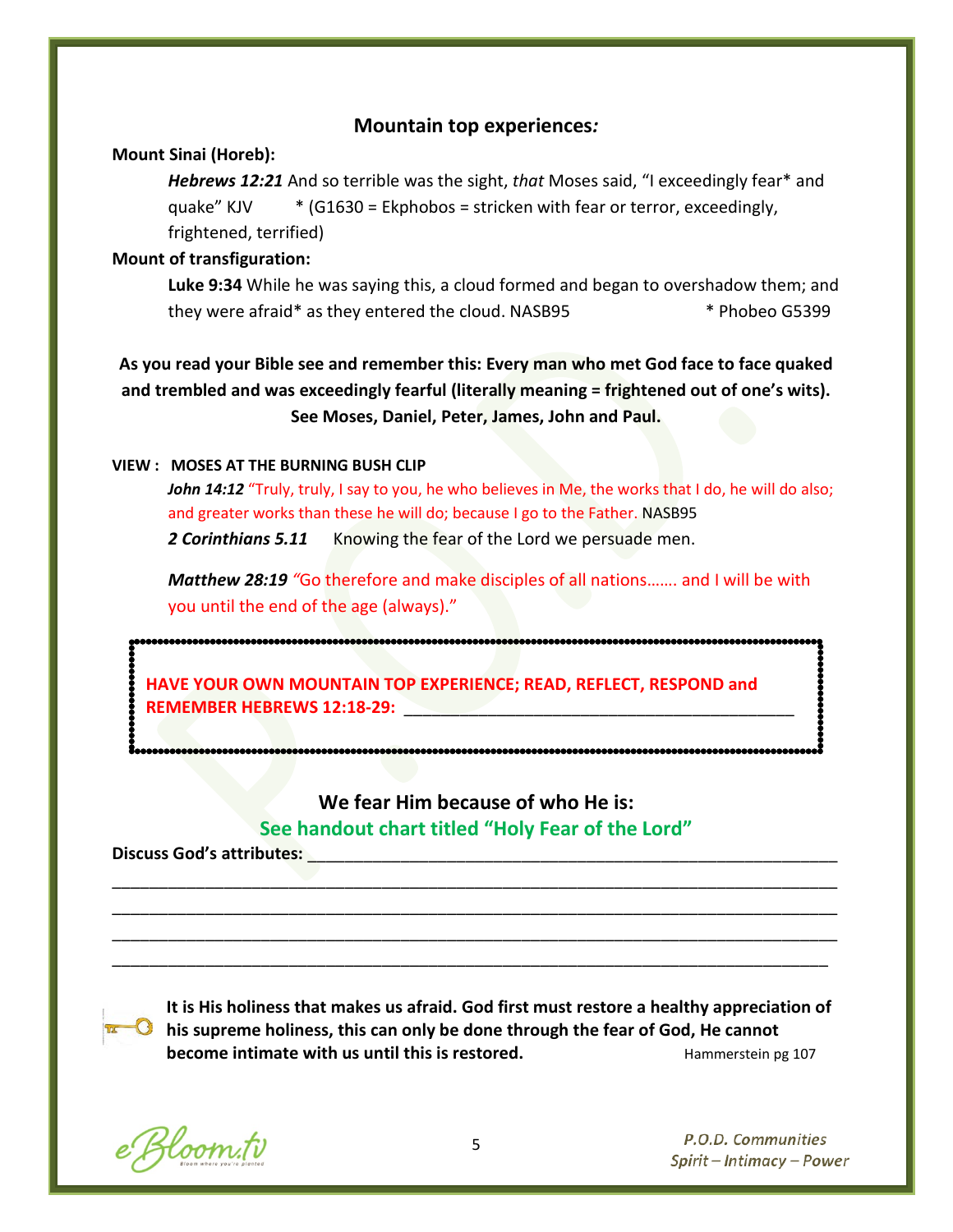# **Delighting and Rejoicing in the Fear of the Lord:**

*Isaiah 11:2-3* The Spirit of the LORD will rest on Him, The spirit of wisdom and understanding, The spirit of counsel and strength, The spirit of knowledge and the fear of the LORD. And He will in the fear of the LORD, NASB95

# **The Westminster Shorter Catechism taught the chief end of man is "to glorify God and enjoy Him forever"**

\_\_\_\_\_\_\_\_\_\_\_\_\_\_\_\_\_\_\_\_\_\_\_\_\_\_\_\_\_\_\_\_\_\_\_\_\_\_\_\_\_\_\_\_\_\_\_\_\_\_\_\_\_\_\_\_\_\_\_\_\_\_\_\_\_\_\_\_\_\_\_\_\_\_\_\_\_\_ \_\_\_\_\_\_\_\_\_\_\_\_\_\_\_\_\_\_\_\_\_\_\_\_\_\_\_\_\_\_\_\_\_\_\_\_\_\_\_\_\_\_\_\_\_\_\_\_\_\_\_\_\_\_\_\_\_\_\_\_\_\_\_\_\_\_\_\_\_\_\_\_\_\_\_\_\_\_

**How about glorifying God "by" enjoying Him forever?** (John Piper's version )

**Discuss**:\_\_\_\_\_\_\_\_\_\_\_\_\_\_\_\_\_\_\_\_\_\_\_\_\_\_\_\_\_\_\_\_\_\_\_\_\_\_\_\_\_\_\_\_\_\_\_\_\_\_\_\_\_\_\_\_\_\_\_\_\_\_\_\_\_\_\_\_\_\_\_

**Ponder in your quiet time the following statements:**

**The truth is ….we cannot glorify God \_\_\_either by our lives or by worship \_\_\_\_ unless we are enjoying Him. How could you praise someone whom you don't enjoy? How could you genuinely seek to honor someone by your conduct merely out of a sense of obligation? As we probe these questions, we can see that glorifying God and enjoying Him are really two sides of the same coin.**

**To render heartfelt worship to God, we must be gripped in the depth or our being by His majesty, holiness, and love: otherwise our praise and adoration may be no more than empty words.**

**Let me now give you an underlying principle: You grow in the fear of the Lord by gazing upon the beauty of His attributes and by seeking an ever-deepening relationship with Him. All the practical steps I've suggested are simply the working out of that principle….. We cannot long for God's glory to be manifested unless we also long for Him. We cannot glorify God unless we enjoy Him**

**The fear of God, the glorifying of God and the enjoyment of God are so closely intertwined that we cannot separate them. That's why we can speak of the joy of fearing God and be both \_\_\_\_\_\_\_\_\_\_\_\_\_\_\_\_\_\_\_\_\_ and \_\_\_\_\_\_\_\_\_\_\_\_\_\_\_\_\_\_\_\_\_\_\_\_\_\_\_\_\_ correct.** 

Jerry Bridges in The Joy of Fearing God

e Bloom.tv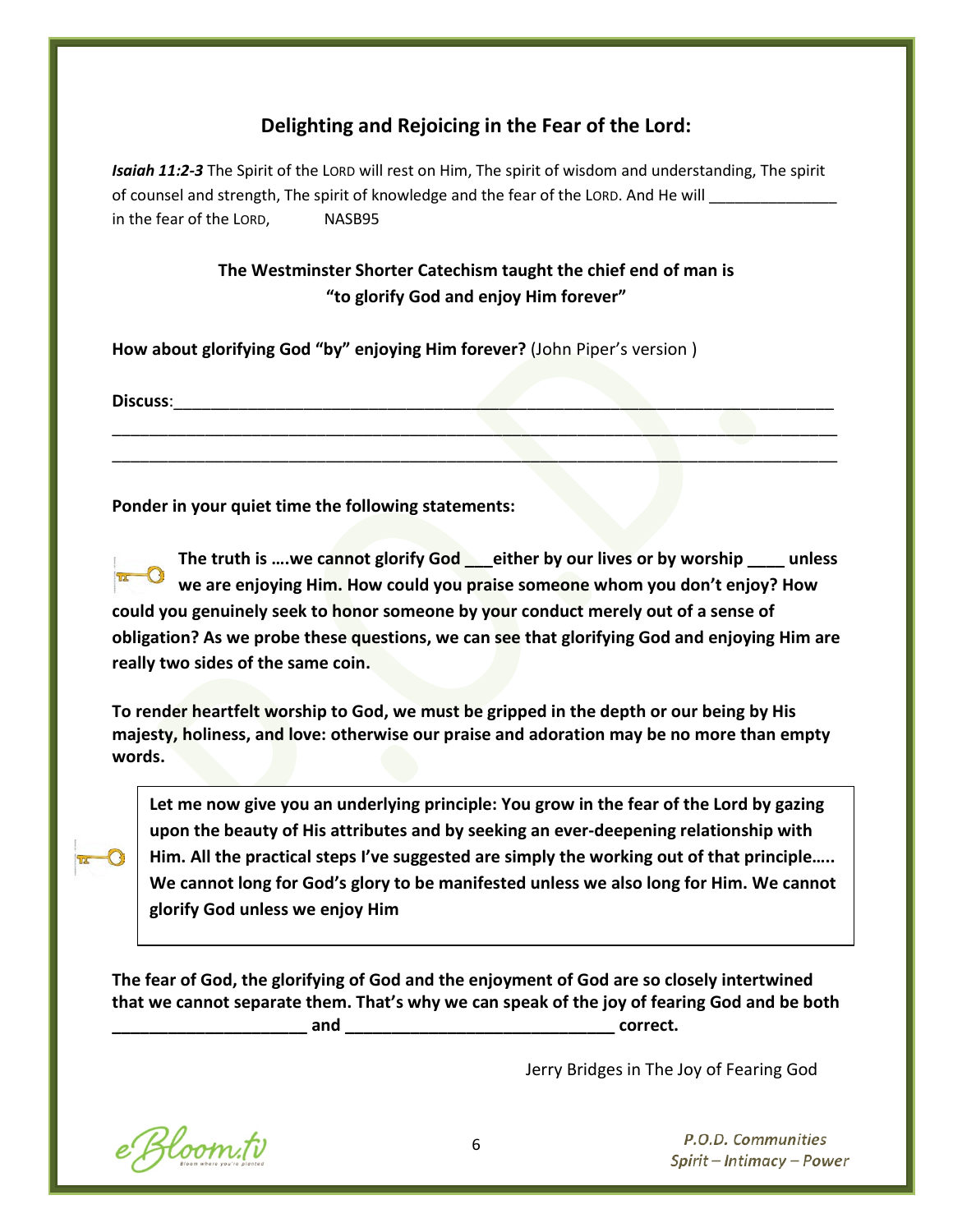**In summary:**

**1. We can immerse ourselves in God's \_\_\_\_\_\_\_\_\_\_\_ (see Psalm 119). The fear of the Lord grows with revelation of how magnificent He is. As we see His character and authority through the events and teaching of Scripture, our hearts will be drawn to have a proper fear toward God.** 

**2. We can\_\_\_\_\_\_\_\_\_\_ the Lord regularly to unite our hearts to fear His name (see Psalm 86:11). God desires to reveal Himself to us and to align our heads and hearts to His character. This is a prayer He longs to answer.** 

**3. We can live \_\_\_\_\_\_\_\_\_\_\_\_\_\_\_\_\_\_\_\_\_\_\_\_ in the reality of God's presence (see Psalm 139:7- 12). When we forget about God in our daily schedule, we are not living in reality. We must cultivate a mindset that is ever aware of God's presence.** 

**Would you be willing to live with a paradox**, in which two apparently mutually exclusive statements are still true? Mike Yaconelli, the late founder of the Christian ministry, Youth Specialties, seemed to understand something about this paradox when he wrote the following about the two sides of fear:

"The tragedy of modern faith is that we no longer are capable of being terrified. We aren't afraid of God, we aren't afraid of Jesus, we aren't afraid of the Holy Spirit. As a result, we have ended up with a need-centered gospel that attracts thousands. . . but transforms no one. . . .I would like to suggest that the church become a place of terror again; a place where God continually has to tell us, 'Fear not;' a place where our relationship with God is not a simple belief or a doctrine or theology, but it is God's burning presence in our lives. I am suggesting that the tame God of relevance be replaced by the God whose very presence shatters our egos into dust, burns our sin into ashes, and strips us naked to reveal the real person within. . . .The church needs to become a gloriously dangerous place where nothing is safe in God's presence except us. Nothing – including our plans, our agendas, our priorities, our politics, our money, our security, our comfort, our possessions, our needs. . . . Our world is longing to see people whose God is big and holy and frightening and gentle and tender as ours; a God whose love frightens us into His strong and powerful arms where He longs to whisper those terrifying words, 'I love you.'"

The fear of God is an integral part of the grace of God. John Newton, author of the song "Amazing Grace," captured the reality of this when he wrote, *"It was grace that taught my heart to fear, and grace my fears relieved."*

e Bloom.tv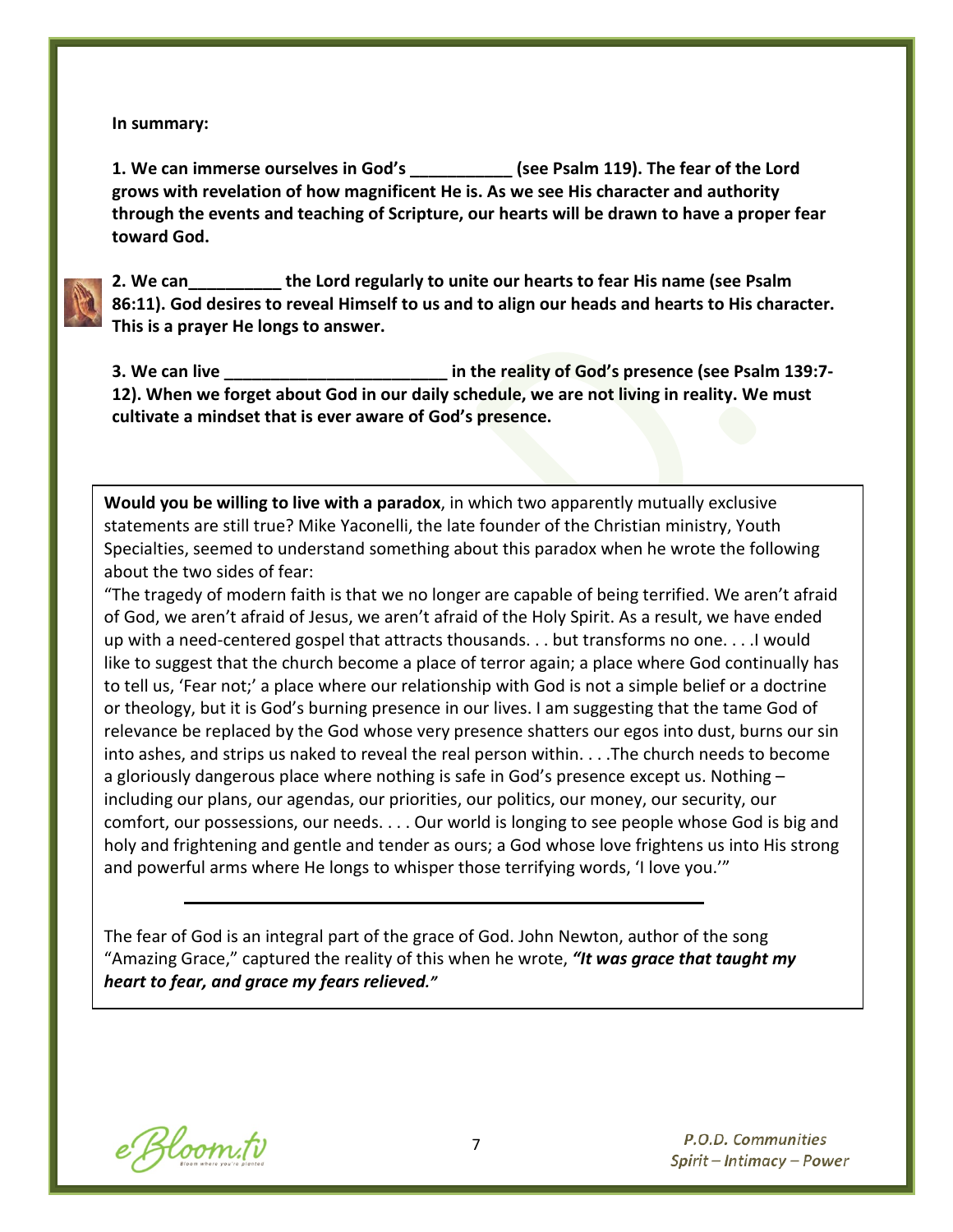**In Conclusion:**

**The fear of the Lord is the product of God's revelation. This knowledge leads to an attitude of humility and exhibits itself in obedience. When we truly fear the Lord, we have union between mind (what we think), heart (what we value and treasure), and body (what we do)**

*Ecclesiastes 12:13-14* **The conclusion, when all has been heard,** *is:* **fear God and keep His commandments, because this** *applies to* **every person. For God will bring every act to judgment, everything which is hidden, whether it is good or evil**. NASB95



**"Oh, God my Father, I come to you through Jesus Christ, my Savior. You have put in my heart a desire for the fear of the Lord. I'm asking You from now on to lead me, to teach me and to impart to me this wonderful treasure of Yours \_\_ the fear of the Lord. In the name of Jesus, Amen."** 

e Bloom.tv